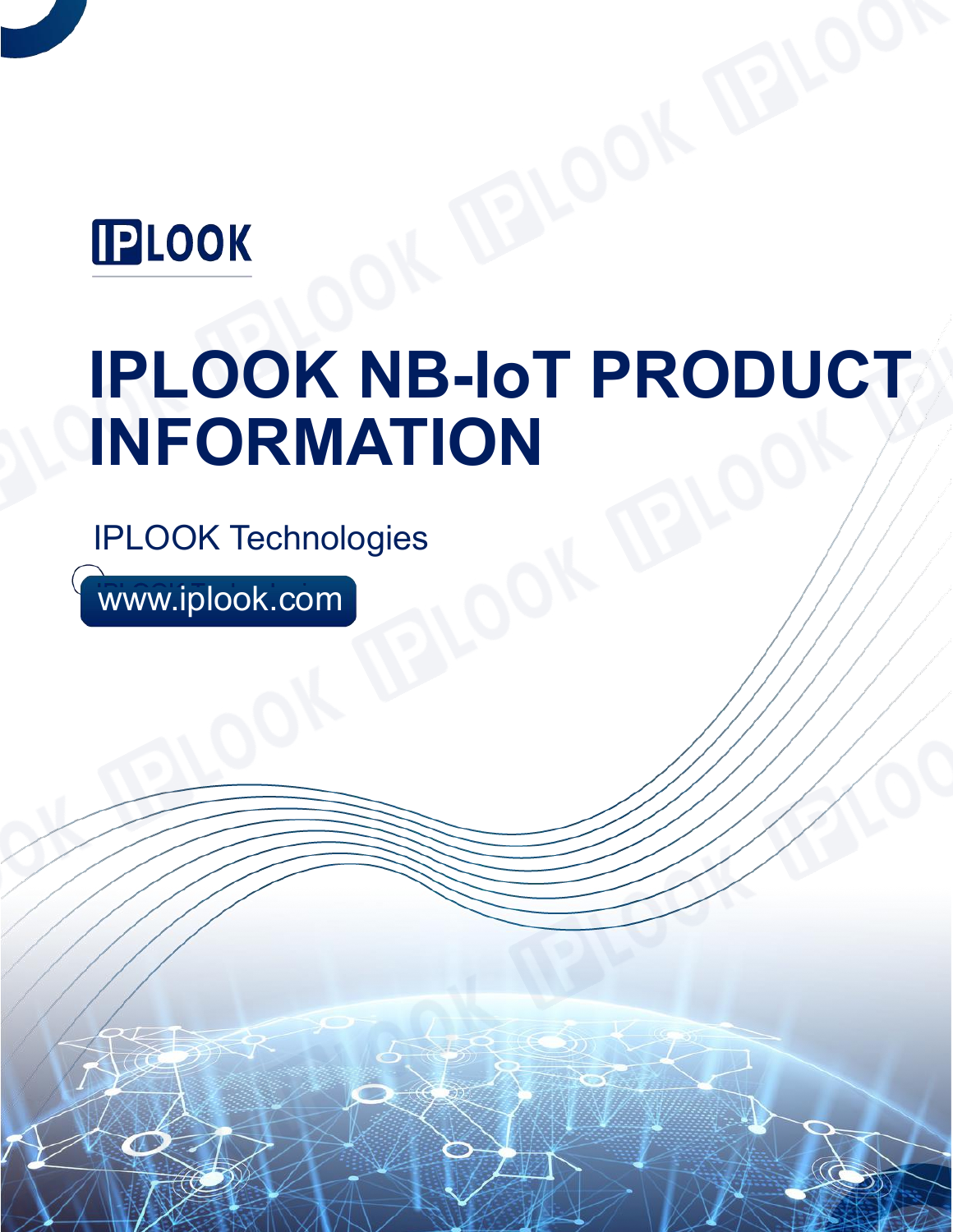## Contents

| Contents  |          |
|-----------|----------|
|           |          |
|           |          |
|           |          |
|           |          |
|           |          |
|           |          |
|           |          |
|           |          |
| JK BILOOK |          |
|           | AL BILOC |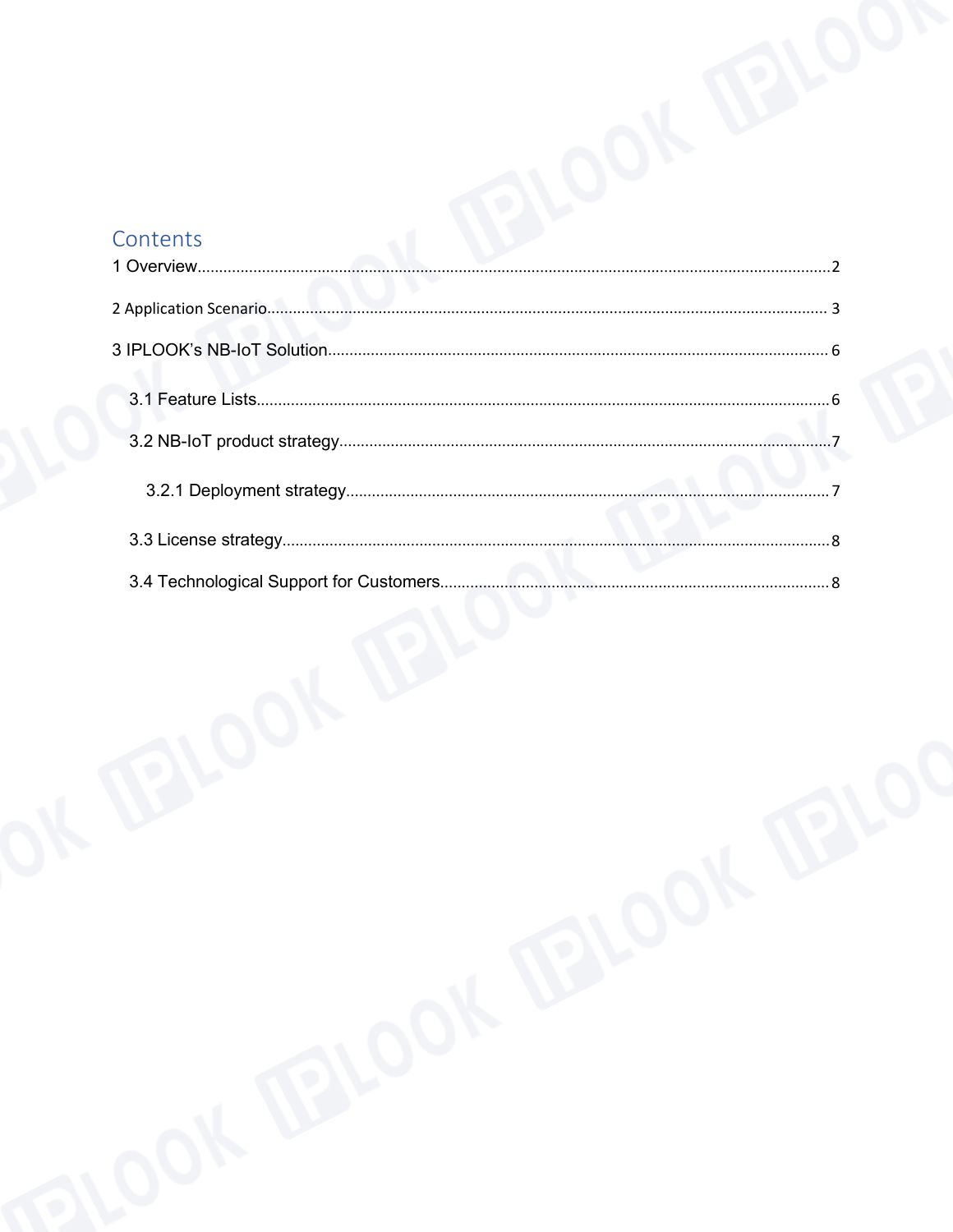#### <span id="page-2-0"></span>**1 Overview**

The Internet of Things (IoT, Internet of Things) is one of the most important trends in global technology development over the next five years and will bring tremendous business value. Simply put, IoT is the extension of the Internet from people to things, where IoT terminals are equipped with networking and communication capabilities to achieve interoperability through the network. IoT can be used in all aspects of production and life, and its services have different requirements for network transmission speed, which are mainly divided into the following three categories:

- 1. High rate applications, such as camera surveillance, electronic billboards, etc., which can currently be carried on 3G/4G operators with no other non-3GPP competing technologies.
- 2. Medium rate applications, such as smart home, POS, wearable and other typical applications. These applications can be carried by enhanced machine type communication (eMTC, enhanced machine type communication) (less than 1Mbit/s), the rate requirements are not very high, power requirements are low.
- 3. Low-rate applications, such as meter checking applications and low-end vehicles, are predicted to account for 70% of the overall IoT market; these services upload small data several times a day and require low data rates; however, because they are battery powered, they require low power consumption; some of the meters are located in basements or buried in underground pipelines, which require higher coverage; and the number of these devices is large, such as water, electricity, gas and other meters, so they are more sensitive to cost.

Narrowband IoT or NB-IoT is a wireless communication standard for the Internet of Things (IoT). NB-IoT belongs to the category of low-power wide-area networks (LPWAN), enabling to connect devices that need small amounts of data, low bandwidth, and long battery life. NB-IoT focuses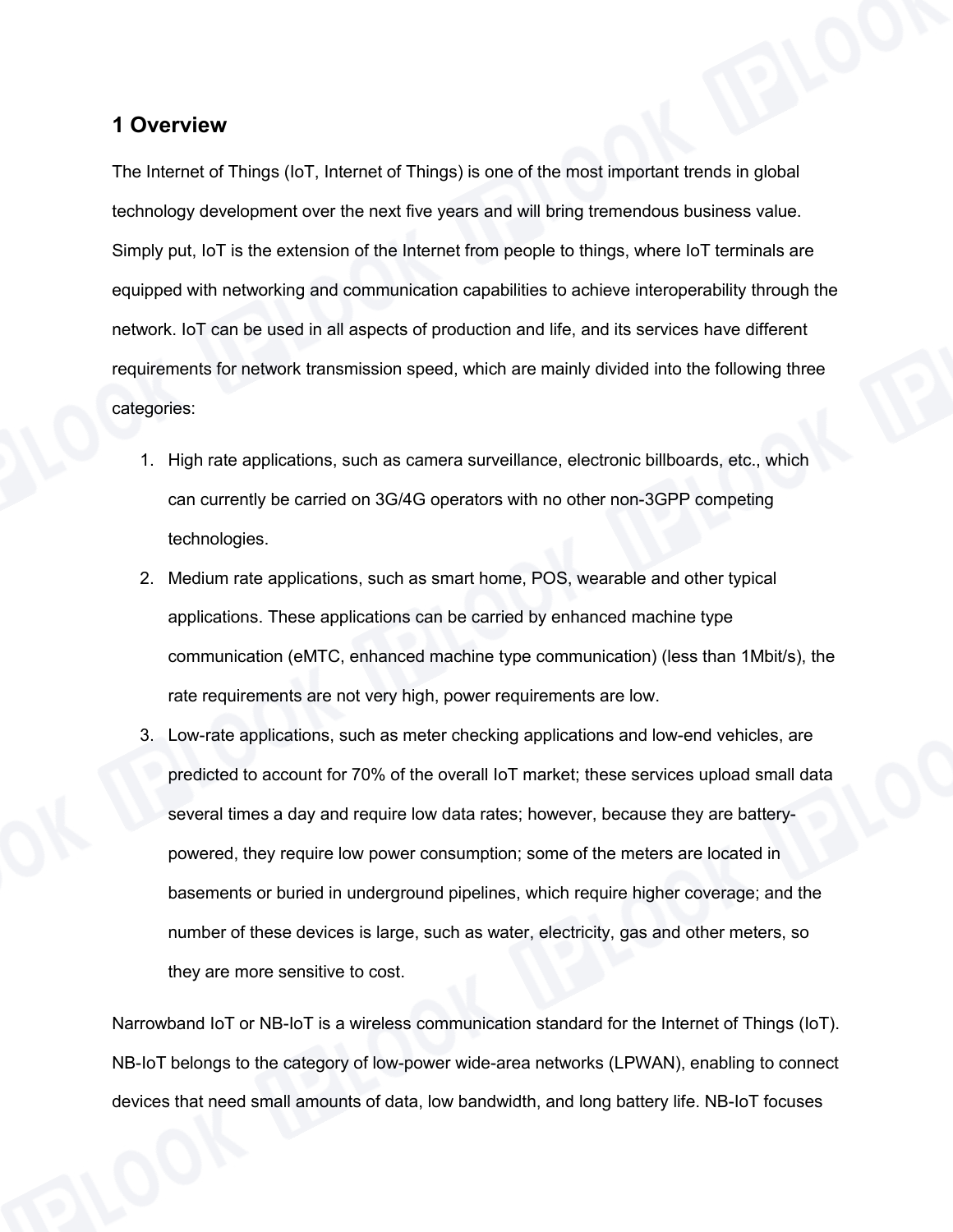specifically on indoor coverage, low cost, long battery life, and high connection density. NB-IoT uses a subset of the LTE standard but limits the bandwidth to a single narrow-band of 200kHz. It uses OFDM modulation for downlink communication and SC-FDMA for uplink communications. IoT applications which require more frequent communications will be better served by NB-IoT, which has no duty cycle limitations operating on the licensed spectrum.

| <b>Process</b>                   | <b>4G Services</b>             | <b>NB-IoT Service</b>           |  |
|----------------------------------|--------------------------------|---------------------------------|--|
| <b>PDN Connection</b>            | Supports multiple PDN          | Multi-PDN connections are not   |  |
| <b>Establishment Procedure</b>   | connections.                   | supported.                      |  |
| <b>Load activation Procedure</b> | Support for proprietary bearer | Proprietary bearer activation   |  |
|                                  | activation Procedure           | processes are not supported.    |  |
| <b>Bearer Update Process /</b>   | MME will notify eNodeB to      | MME does not trigger eNodeB     |  |
| <b>Bearer De-activation</b>      | modify or remove E-RAB each    | to modify or remove E-RAB       |  |
| <b>Procedure</b>                 | time a bearer is updated or    | when bearer is updated or de-   |  |
|                                  | deactivated.                   | activated.                      |  |
| <b>Attach/TAU Procedure</b>      | Support for common multimode   | The Inter RAT process for NB-   |  |
|                                  | terminal Inter RAT process.    | IoT terminals is not supported. |  |
| <b>Handover Procedure</b>        | MME supports the common        | MME does not support the        |  |
|                                  | terminal Handover process      | Handover process for NB-IoT     |  |
|                                  |                                | terminals between NB-IoT RANs   |  |
|                                  |                                | and between NB-IoT RANs and     |  |
|                                  |                                | 2G/3G/4G RANs.                  |  |
|                                  |                                |                                 |  |

**Comparison of NB-IoT Services Process and 4G Business Process**

#### <span id="page-3-0"></span>2 Application Scenario

There are 8 common application areas for NB-IoT, known as the 8 classic application areas for NB-IoT: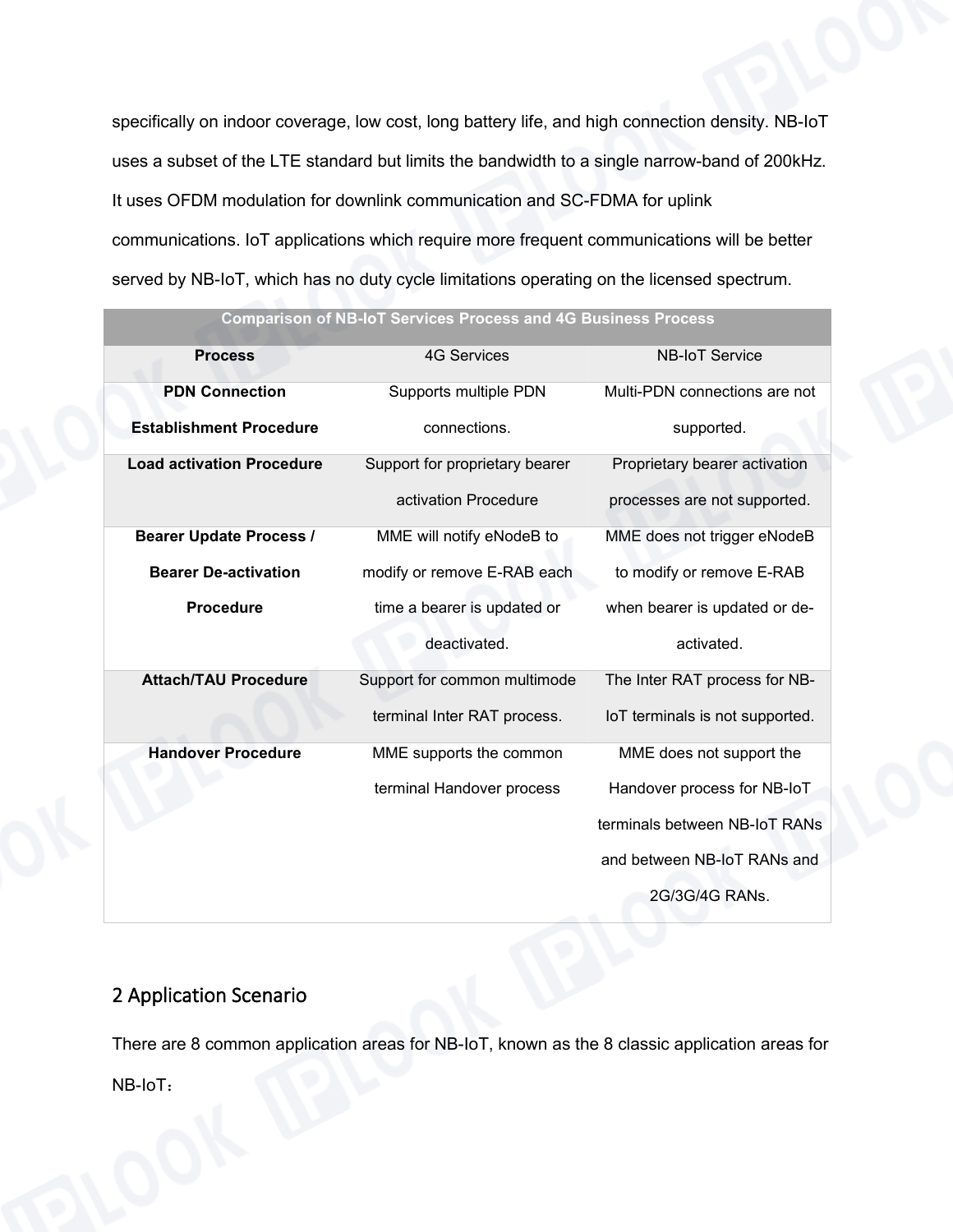| <b>Utilities</b>   | Smart meter reading (water, gas, electricity,    |
|--------------------|--------------------------------------------------|
|                    | heat), smart water service (pipe network,        |
|                    | leakage, quality control), smart fire            |
|                    | extinguisher, fire hydrant. The application of   |
|                    | NB-IoT technology in smart water meter has       |
|                    | the characteristics of convenient realization,   |
|                    | safe and reliable use, user management,          |
|                    | from the performance test and analysis           |
|                    | results can be seen, the whole system is in      |
|                    | good operating condition, stable                 |
|                    | performance, with a wide range of market         |
|                    | application prospects.                           |
| <b>Health Care</b> | Drug traceability, remote medical monitoring,    |
|                    | blood pressure meter, blood glucose meter,       |
|                    | care monitoring. As the first NB-IoT health      |
|                    | care device, NB-IoT smart blood pressure         |
|                    | monitors will also be more widely used and       |
|                    | further create a new generation of smart and     |
|                    | healthy lifestyles for users.                    |
| <b>Smart City</b>  | Smart streetlights, smart parking, smart city    |
|                    | garbage can management, public safety,           |
|                    | alarm, smart construction site, city water level |
|                    | monitoring. Traditional parking solutions,       |
|                    | whether it is Bluetooth, Wi-Fi, or infrared and  |
|                    |                                                  |
|                    | other technologies, due to their own power       |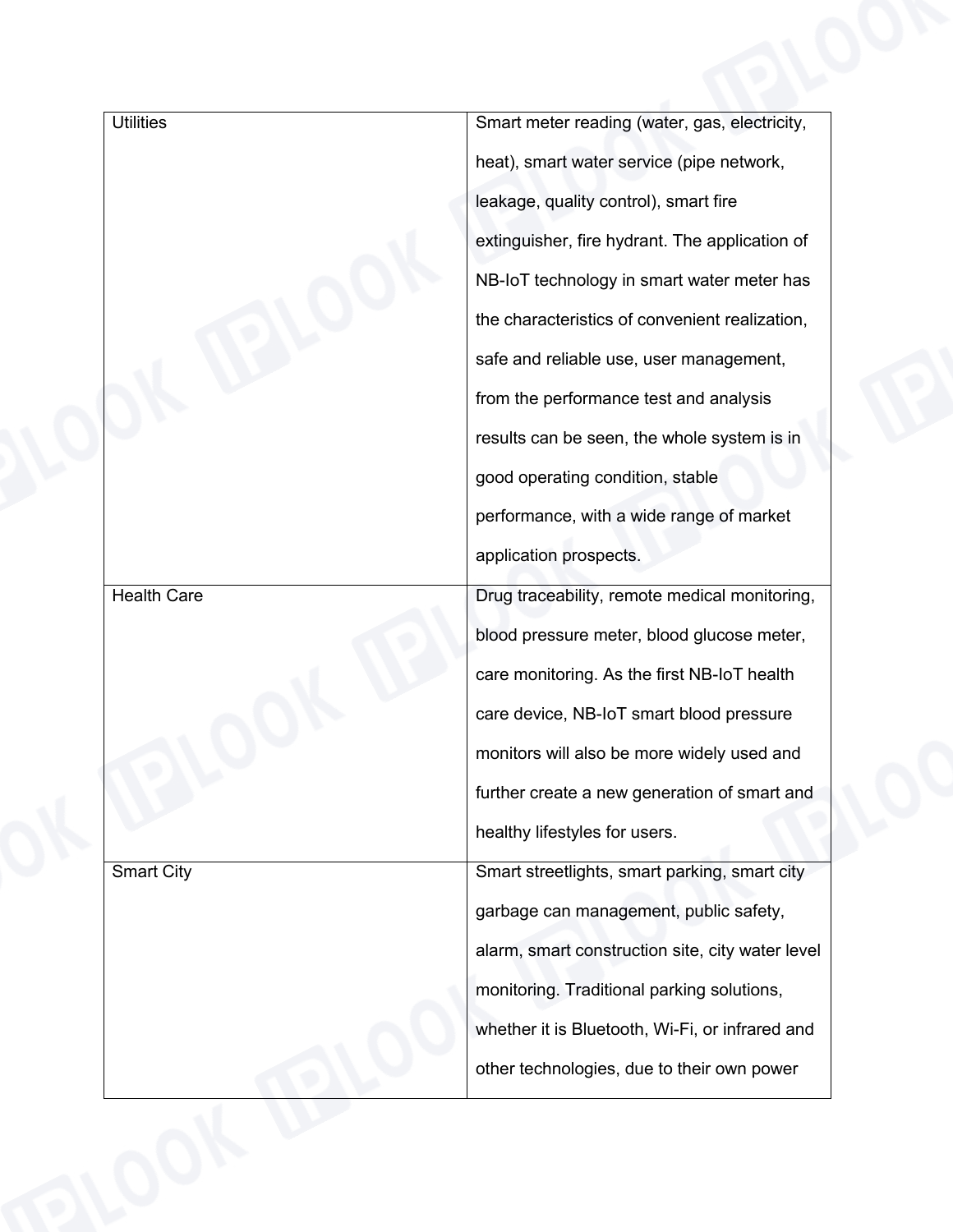|                                | consumption, communication distance, the       |
|--------------------------------|------------------------------------------------|
|                                | number of terminals and other reasons,         |
|                                | cannot fully meet the city intelligent parking |
|                                | large-scale application scene needs. The       |
|                                | application of NB-IoT technology will greatly  |
|                                | change this situation.                         |
| <b>Consumer Electronics</b>    | Wearables, bicycles, electric car security,    |
|                                | smart luggage, VIP tracking (kids, elderly,    |
|                                | pets, vehicle rental), payment/POS.            |
| <b>Agricultural Production</b> | Precision planting (environmental              |
|                                | parameters: water, temperature, light,         |
|                                | medicine, fertilizer), animal husbandry        |
|                                | (health, tracking), aquaculture, food safety   |
|                                | traceability, urban environment monitoring     |
|                                | (water pollution, noise, air quality PM2.5).   |
| Logistics and Storage          | Asset management, container tracking,          |
|                                | warehouse management, fleet management,        |
|                                | logistics status, parcel tracking.             |
| <b>Intelligent Building</b>    | Smart access control, smart smoke detection,   |
|                                | fire detection, elevator failure/maintenance.  |
| Manufacturing Industry         | Intelligent production, equipment condition    |
|                                | monitoring; energy facilities, oil and gas     |
|                                | monitoring; chemical park monitoring, large    |
|                                | rental equipment, predictive maintenance       |
|                                | (appliances, machinery, etc.).                 |
|                                |                                                |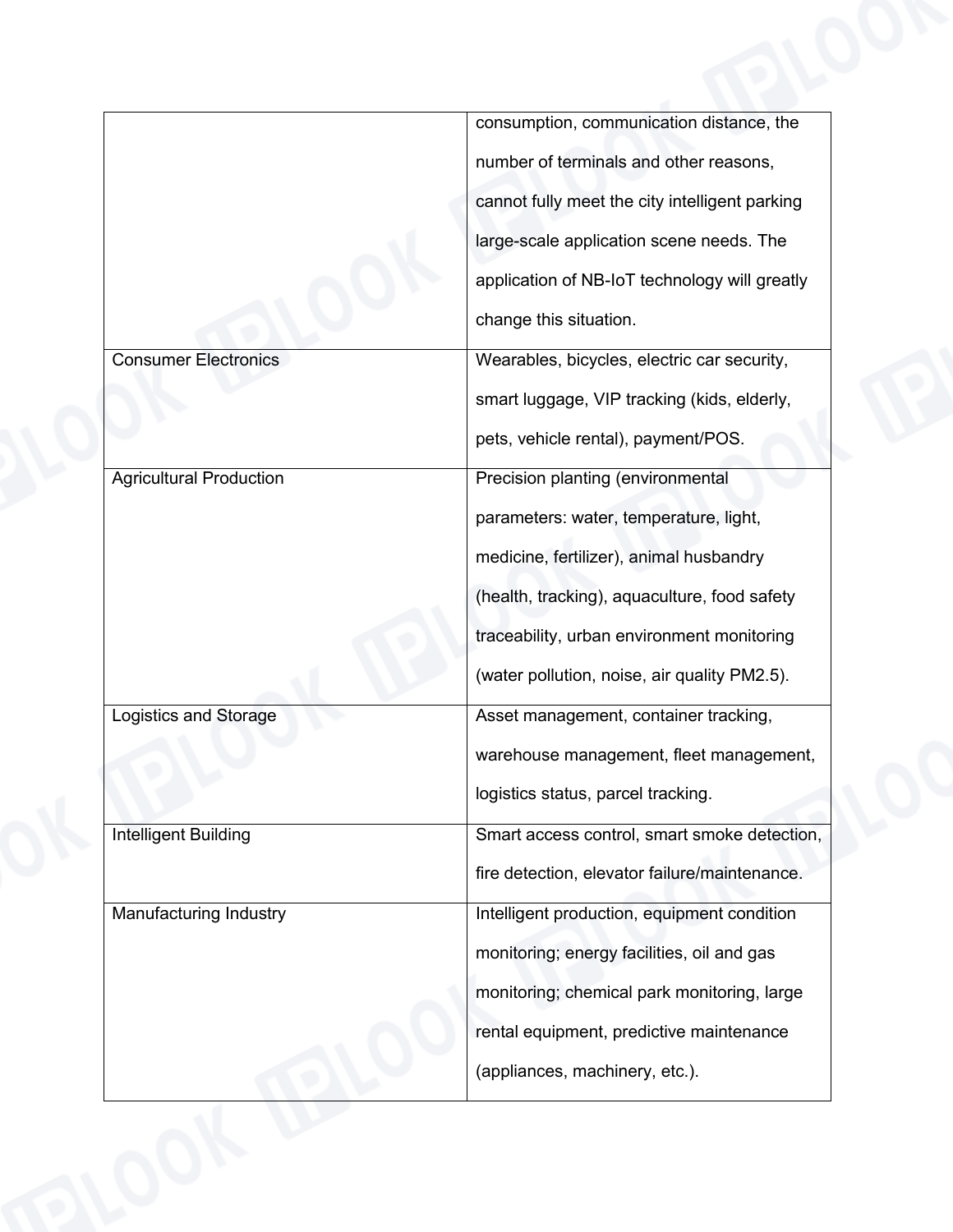## <span id="page-6-0"></span>**3 IPLOOK's NB-IoT Solution**

The basic network architecture of IPLOOK's NB-IoT Solution:



*Figure* <sup>1</sup>*: NB-IoT Solution*

Comparison of NB-IoT business processes with traditional 4G business processes

## <span id="page-6-1"></span>**3.1 Feature Lists**

Terminals Power Saving Management

- Extended periodic timer
- PSM mode
- NB-IoT eDRX parameter

Data Trasmission Optimization

- CP-CIoT for Control Plane Optimization
- UP-CIoT for User Plane Optimization
- Non-IP transmission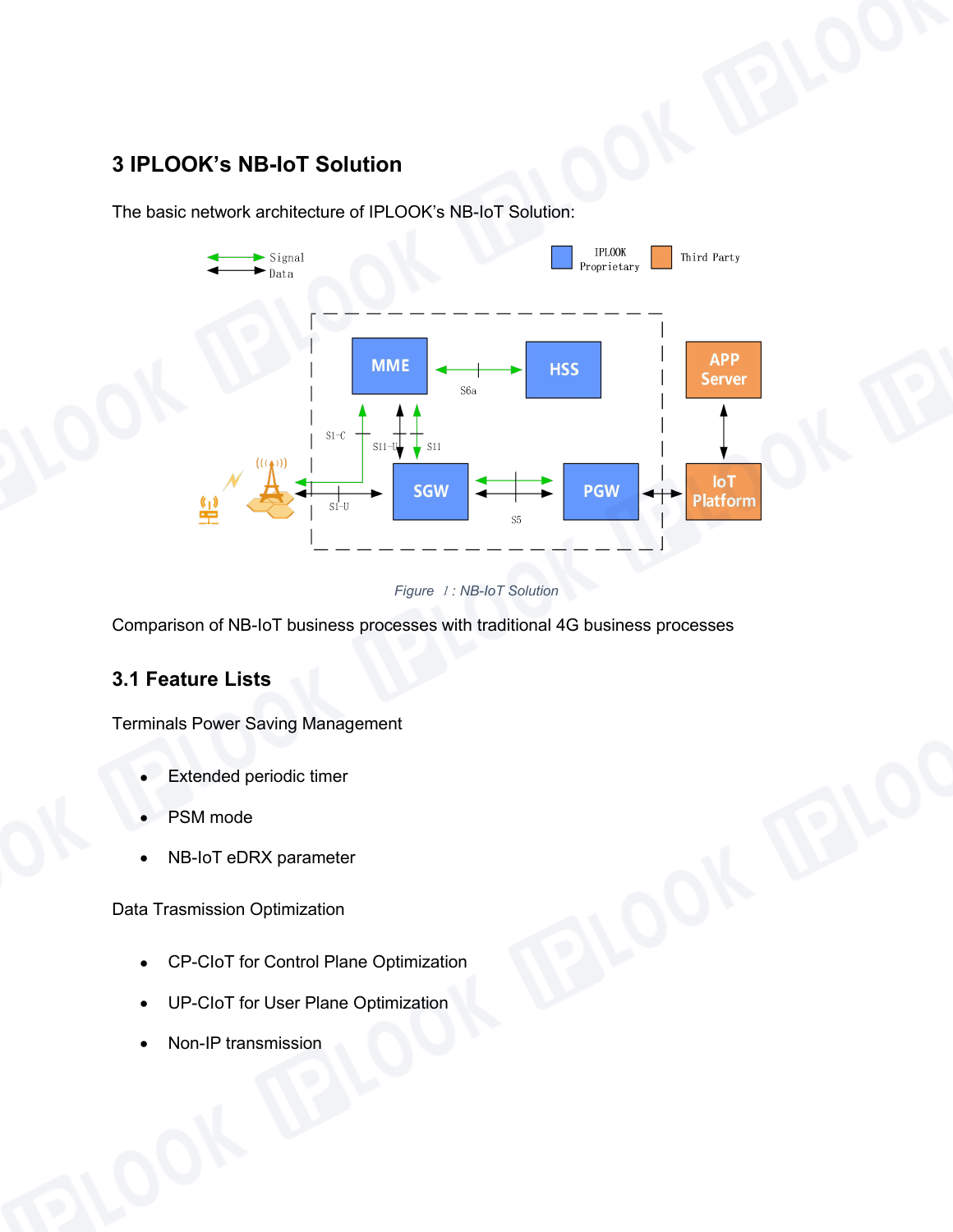#### <span id="page-7-0"></span>**3.2 NB-IoT product strategy**

#### <span id="page-7-1"></span>**3.2.1 Deployment strategy**

There are three deployment strategy provide by IPLOOK currently.

#### *3.2.1.1 Compact Deployment*

As is shown in the Figure 2, Compact Deployment integrated almost all the network elements in one IPC (Industrial Personal Computer), including MME, SGW, PGW and HSS. The management and maintenance are much easier than traditional way.



```
Figure 2: IPC
```
#### *3.2.1.2 Virtualized Deployment*

As is shown in the Figure 3, virtualized Deployment takes use of general X86 server as the platform. The function can be NFV element and deployed in the data center. Or the network elements can be directly deployed on the X85 server to reduce the CAPEX. In addition, IPLOOK could deploy all the network elements into one server like compact deployment and could also deploy every different network element into different servers, according to custom's personal needs.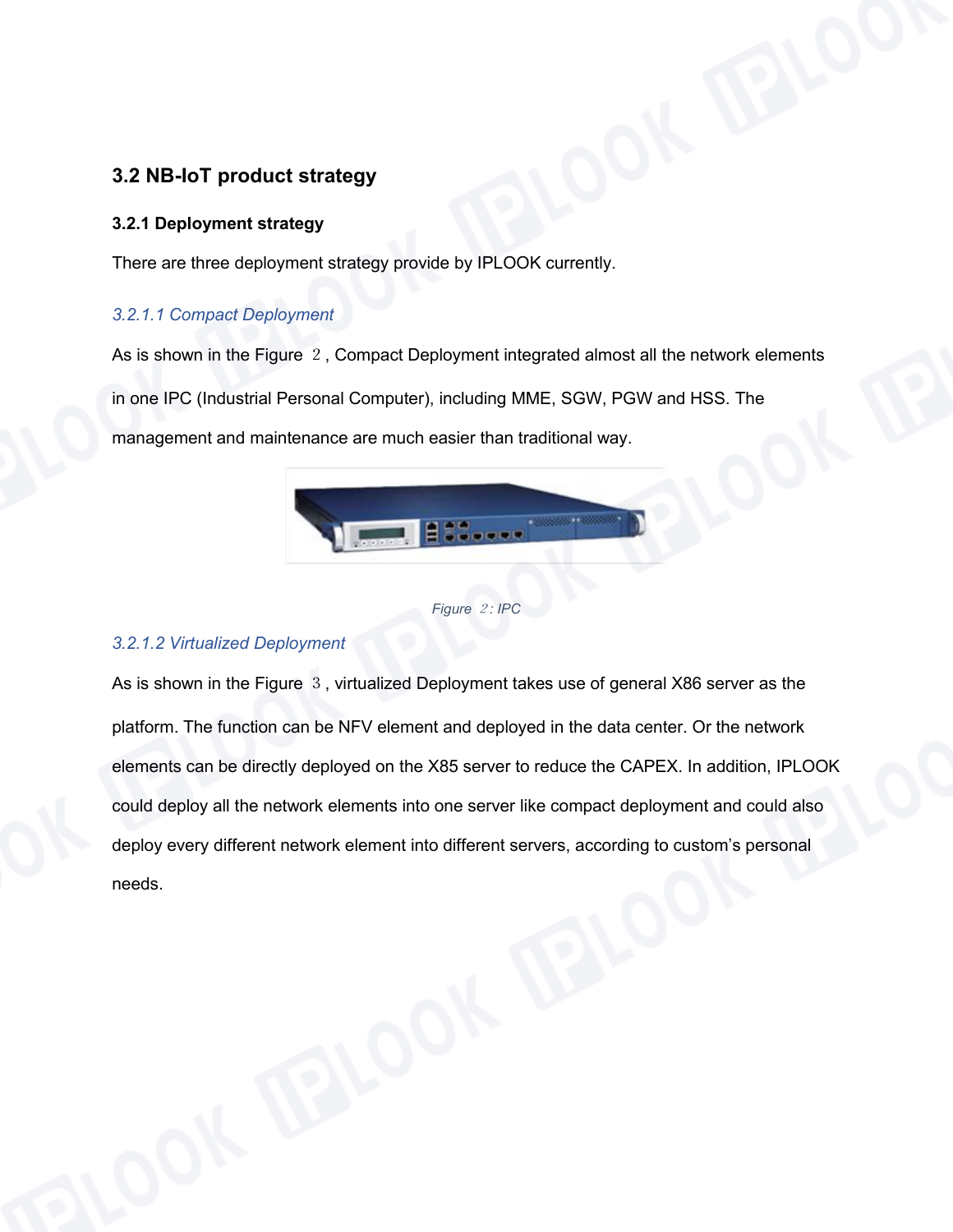

*Figure* <sup>3</sup>*: X86 Server*

#### <span id="page-8-0"></span>**3.3 License strategy**

- IPLOOK EPC license strategy is mainly based on the Capacity and Throughput Rate for data plant.
- There also some features need license.
	- o MME Pool
	- o Redundancy Function
	- o 3GPP Call Trace
	- o Throughput rate accelerate
	- o SGW/PGW selection with load balance function

## <span id="page-8-1"></span>**3.4 Technological Support for Customers**

IPLOOK Product Support Services offers CT foundation service that perform continuous and reliable maintenance services based on the Service Level Agreements (SLAs) you choose.

**IPLOOK CT Foundation Service** provide flexible service offering portfolio, which include **Onsite service** to help you maintain a more efficient and stable network environment and improve network productivity, and the **Basic Service** is provided as collaborative solution for your maintenance team or certified IPLOOK partners, to support them maintain a more efficient and stable network environment and improve network productivity.

The Following table shows IPLOOK CT Foundation service coverage: